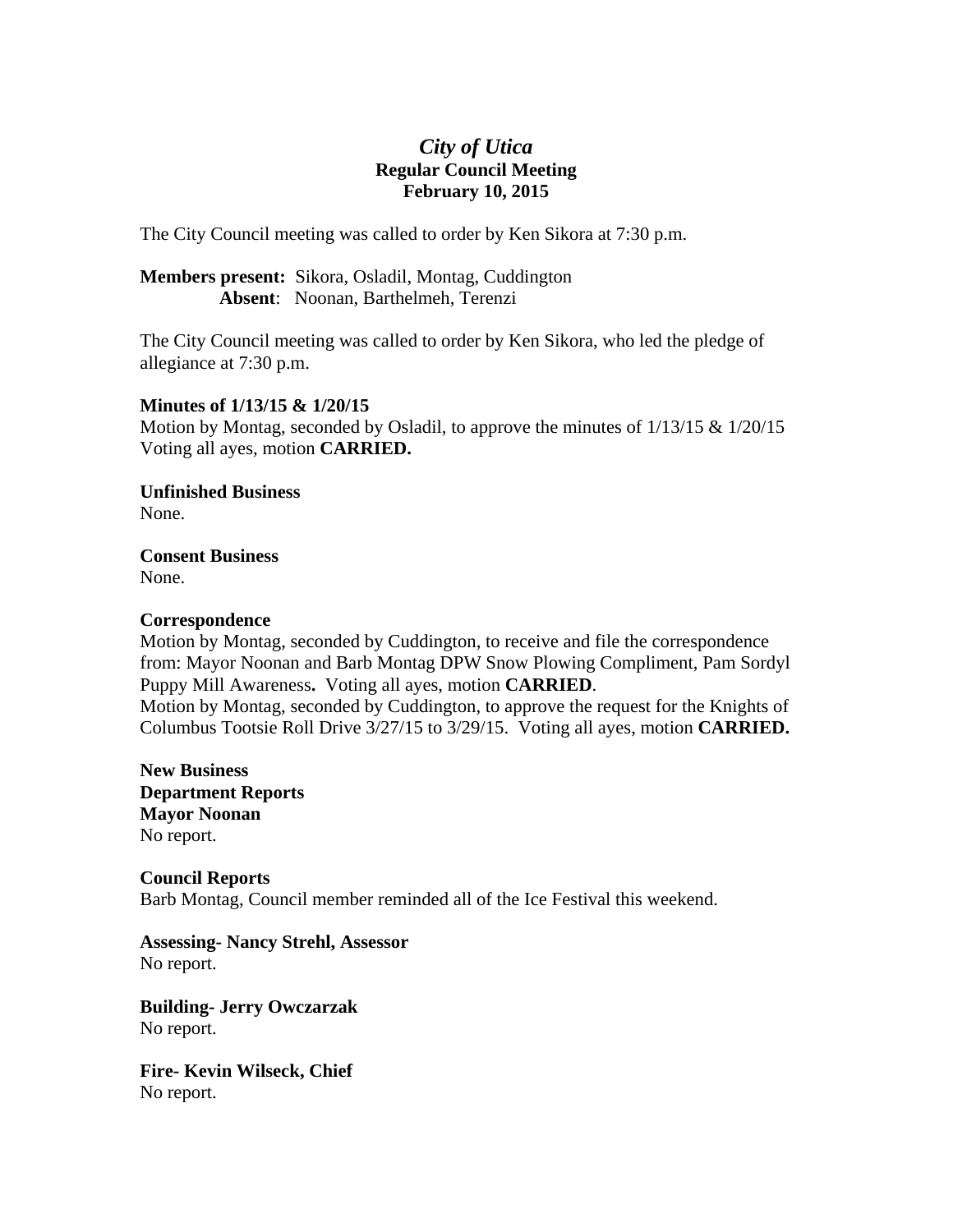**Regular Council Meeting February 10, 2015**  Page 2 of 5

#### **Police- Dave Faber, Chief**

No report.

## **DPW- Bill Lang, Superintendent**

Bill Lang, Superintendent, thanked the DPW employees for their hard work removing snow and clearing streets.

#### **Deputy Treasurer- Kathleen Bond**

No report.

#### **Administration- Beth Ricketts, City Clerk Amend Minutes of 10/11/11-rezoning clarification**

Motion by Montag, seconded by Osladil, to amend the minutes of 10/11/11 to read: " to approve the rezoning of a portion of parcel 07-35-300-050 containing 4.41 acres and parcel 07-35-300-053 from MXD to R3 as an overlay district". Voting all ayes, motion **CARRIED.** 

#### **Library- Marsha Doege, Director**

No report.

#### **Parks and Recreation Commission**

Barb Montag, Chairman, requested permission and funding for the Easter Egg Hunt, Old Mill Arts and Crafts, Car Show, Labor Day Bridge Walk and Tree Lighting for 2015. Motion by Sikora, seconded by Cuddington, to approve the requested events. Voting all ayes, motion **CARRIED.** 

## **Historic District Commission**

No report.

## **City Attorney- James McGrail**

No report.

## **Planning Commission**

Steve Cassin, the City Planner, reported that the Planning Commission recently approved the relocation of a MRI trailer at 11051 Hall Rd. and we will be continuing work on the Master Plan update.

## **Senior Housing Steering Committee**

No report.

## **Brownfield Redevelopment Authority**

No report.

## **Bills Payable**

Motion by Cuddington, seconded by Montag, to approve the payment of all bills as presented. Voting all ayes, motion **CARRIED.**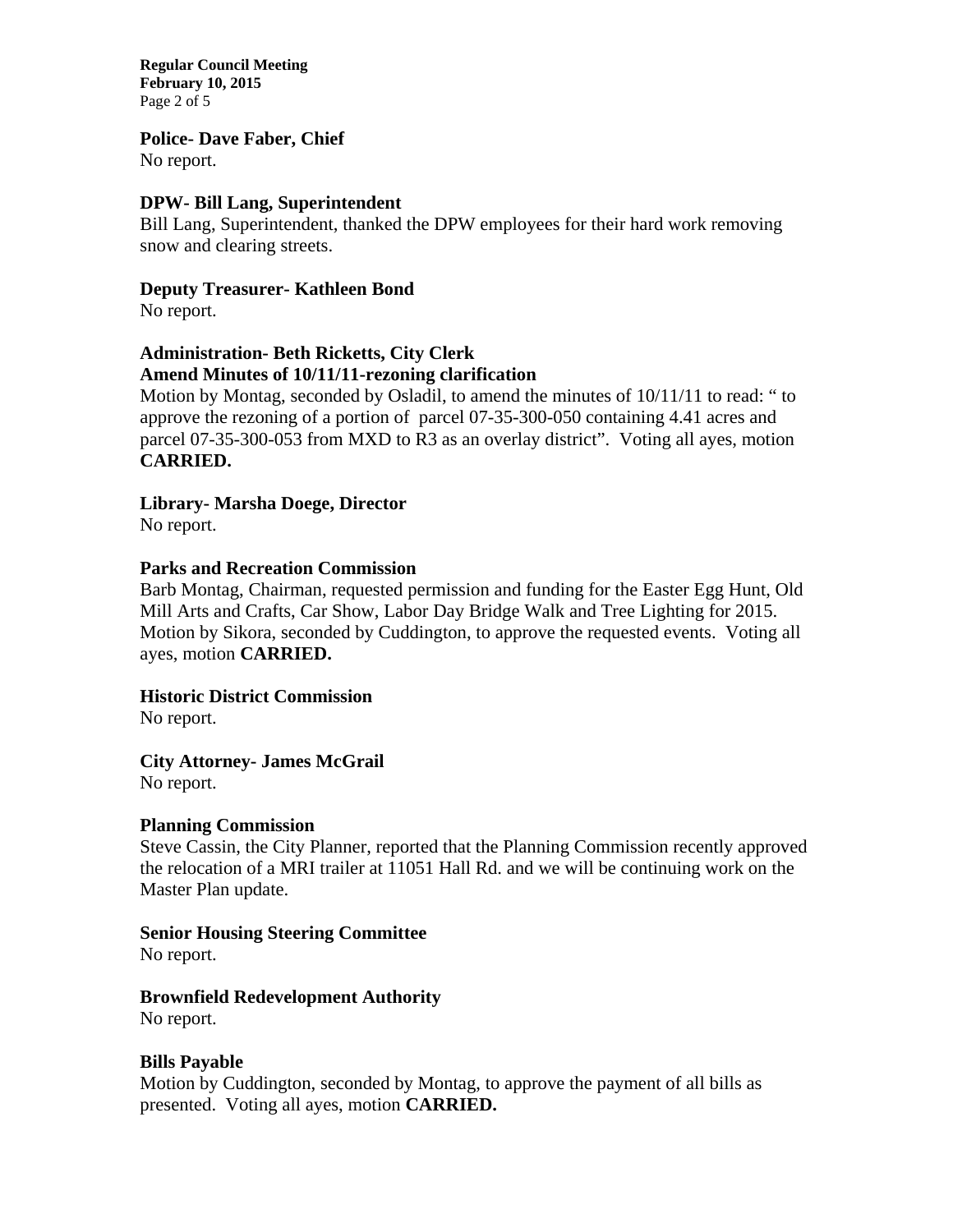**Regular Council Meeting February 10, 2015**  Page 3 of 5

# **Public Hearing CDBG Funding FY15**

Motion by Montag, seconded by Cuddington, to open the public hearing at 7:40 p.m. Voting all ayes, motion **CARRIED.** 

Bill Lang, Superintendent, explained the request for \$90,000 to repair the fire suppression at Senior Housing, 7650 Greeley. The sprinkler system has three levels, the garage at a cost of \$55,000, the  $3<sup>rd</sup>$  level at a cost of \$100,000 and the attic at a cost of \$110,000. He stated the upper level should be repaired first and is requesting \$90,000 in CDBG funding. Also, flooring and HVAC units need replacing.

Maggie Varney, Wigs 4 Kids, was present to request \$1,000 in funding. They provide wigs and support services to children experiencing hair loss as a result of illness and treatment at no cost to them. Wigs are not funded through hospitals or the State.

Dorie Vazquez-Nolan, Executive Director of Care House, was present to request \$550 in funding. They provide services to child victims of sexual and physical abuse, at no cost to the families. Chief Faber supports Care House and stated the Utica Police Department has used their services.

Marsha Doege, Library Director, supports the Macomb Literacy Program. They have used the Library for tutoring and provide assistance with reading, health, financial and career needs.

Council members discussed the service group funding.

As there were no other comments from the public, motion by Montag, seconded by Osladil, to close the public hearing at 8:00 p.m. Voting all ayes, motion **CARRIED.**  Motion by Montag, seconded by Cuddington, to approve the allocation of FY15 CDBG funding to the following service groups:

Utica Pioneers \$1500, Care House \$1,100, Wigs 4 Kids \$1,600, Turning Point \$1,100, Macomb Literacy Program \$1,000, McRest\$1,100.

And to approve the allocation of \$82,600 for the repairs to the building and replacement of the fire suppression system at Riverside 175, Senior Housing 7650 Greeley. Voting all ayes, motion **CARRIED.** 

## **Temporary Structures 45108 Cass & 7715 Auburn March**

Motion by Cuddington, seconded by Osladil, to open the public hearing at 8:03 p.m. Voting all ayes, motion **CARRIED.** 

Joseph Mayernik, owner, was present to request a temporary tent over his enclosed patio at 7715 Auburn Rd., from 3/15/15 to 3/18/15.

John Sattmann, owner, was present to request a temporary tent 30x30, on city sidewalk and 5 public parking spaces from 3/15/15 to 3/18/15. Safety structures will be placed around the exterior as necessary.

Dennis Creagh, owner Utica Pump, was present to express parking, past problems and has concerns. He would like the tent installations done in a timely fashion, so they do not interfere with parking for his customers and block his business location.

As there were no other comments from the public, motion by Montag, seconded by Osladil, to close the public hearing at 8:11 p.m. Voting all ayes, motion **CARRIED.**  Motion by Cuddington, seconded by Sikora, to approve the temporary tents at 45108 Cass and 7715 Auburn on 3/15/15 to 3/18/15, as presented. Voting all ayes, motion **CARRIED.**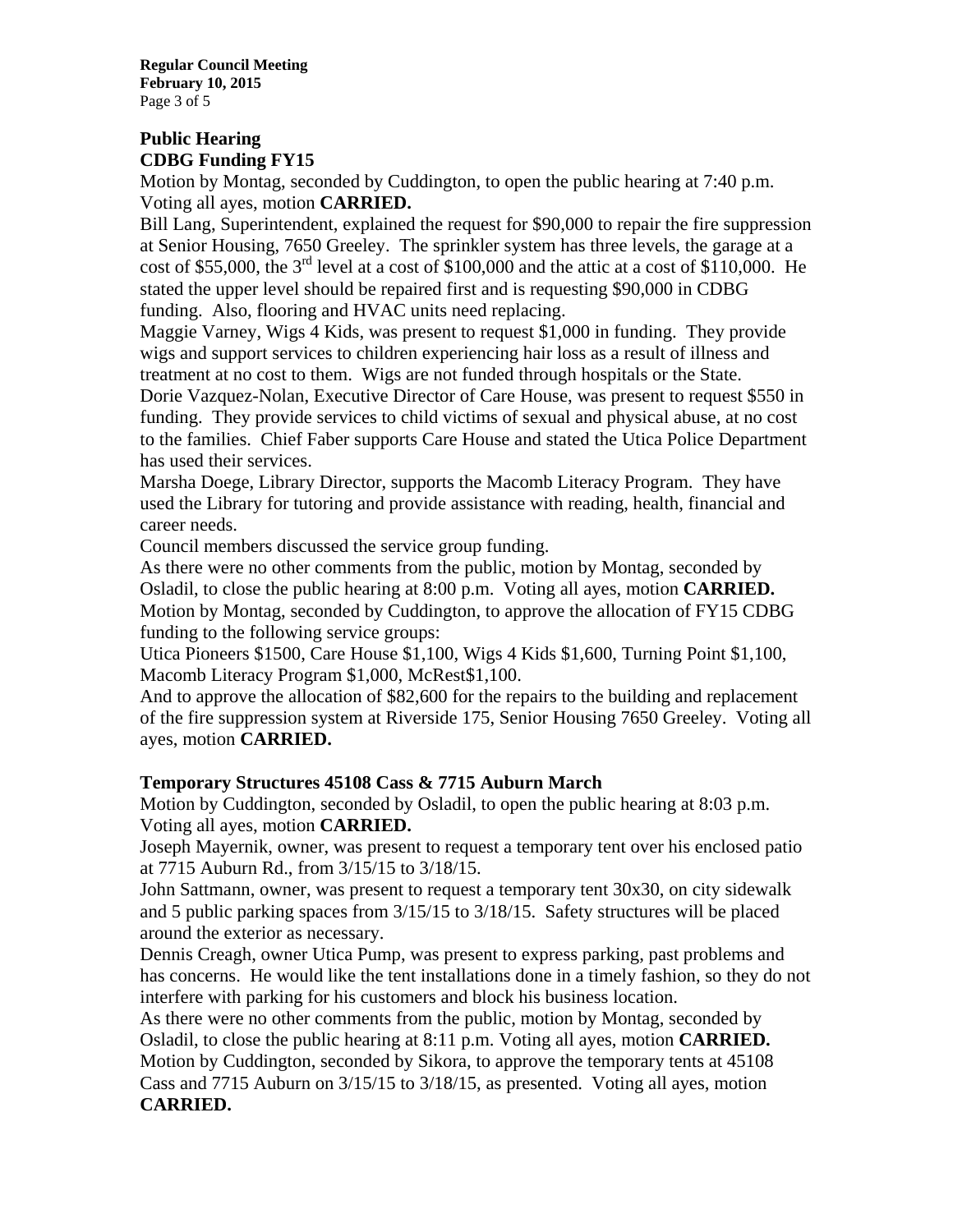## **Temporary Structures 45108 Cass & Auburn Rd, for Ice Festival**

Motion by Montag, seconded by Cuddington, to open the public hearing at 8:12 p.m. Voting all ayes, motion **CARRIED.** 

Linda Davis-Kirksey and John Sattmann, chairpersons, were present to request at temporary structure at 45108 Cass, to protect the amateur ice carvers during the Ice Festival of 2/13/15 to 2/15/15. The tent will be on the sidewalk and across 5 public parking spaces. John Sattmann is donating the cost of the tent.

Dennis Creagh would like the tent removed Sunday evening. John Sattmann will try to comply.

As there were no other public comments, motion by Osladil, seconded by Cuddington, to close the public hearing at 8:21 p.m. Voting all ayes, motion **CARRIED.** Motion by Montag, seconded by Osladil, to approve the temporary tent at 45108 Cass from 2/13/15 to 2/16/15. Voting all ayes, motion **CARRIED**.

## **Billboard Sign to extend over roof/parapet**

Motion by Cuddington, seconded by Montag, to open the public hearing at 8:22 p.m. Voting all ayes, motion **CARRIED.** 

Mike Taylor, attorney, was present to request a variance to erect a billboard sign over the roof/ parapet of 45637 Van Dyke. He also requested that all four variances that were applied for be voted on.

Steve Cassin, the City Planner, recommends denial of all four variances as there is nothing unique to the property and the variance requests are self created. The property owner is already using the property in the manner consistent with the zoning ordinance. The use would continue without the variance. The exsessive size, height and close proximity to the adjacent residential neighborhood would detrimentally impact the adjacent homes. In his opinion, there is nothing unique to the property, and the variance request is self-created based upon the property owner's desire to increase financial gain by overbuilding the site. In the December 9, 2014 Council meeting a motion was made to send the request back to Planning Commission as the billboard requests are incomplete. At the 2/4/15 Planninng Commission meeting members took no action on the variance as the petitioner did not attend the meeting.

Councilman Osladil stated the property has been used as a business for years without a billboard sign.

Coucilman Cuddington stated the billboard is detrimental to the residents.

Jim McGrail, the City Attorney, stated that it is inappropriate for Council to vote with no Planning Commission recommendation.

Stan Malewski, 45440 Platt, a member of the Flickinger subdivision group, used social media to get residents comments on the proposed billboard sign, all responses were admandantly opposed due to it being an eyesore, lower property values and a danger to the immediate school crossing zone.

Mike Taylor felt that the ZBA does not have to have Planning Commission's recommendation. Discussion was held regarding section 1903 rules; no appeal shall be taken to the city from a decision of the planning commission in connection with an approved site plan unless such appeal has first been reviewed by the planning